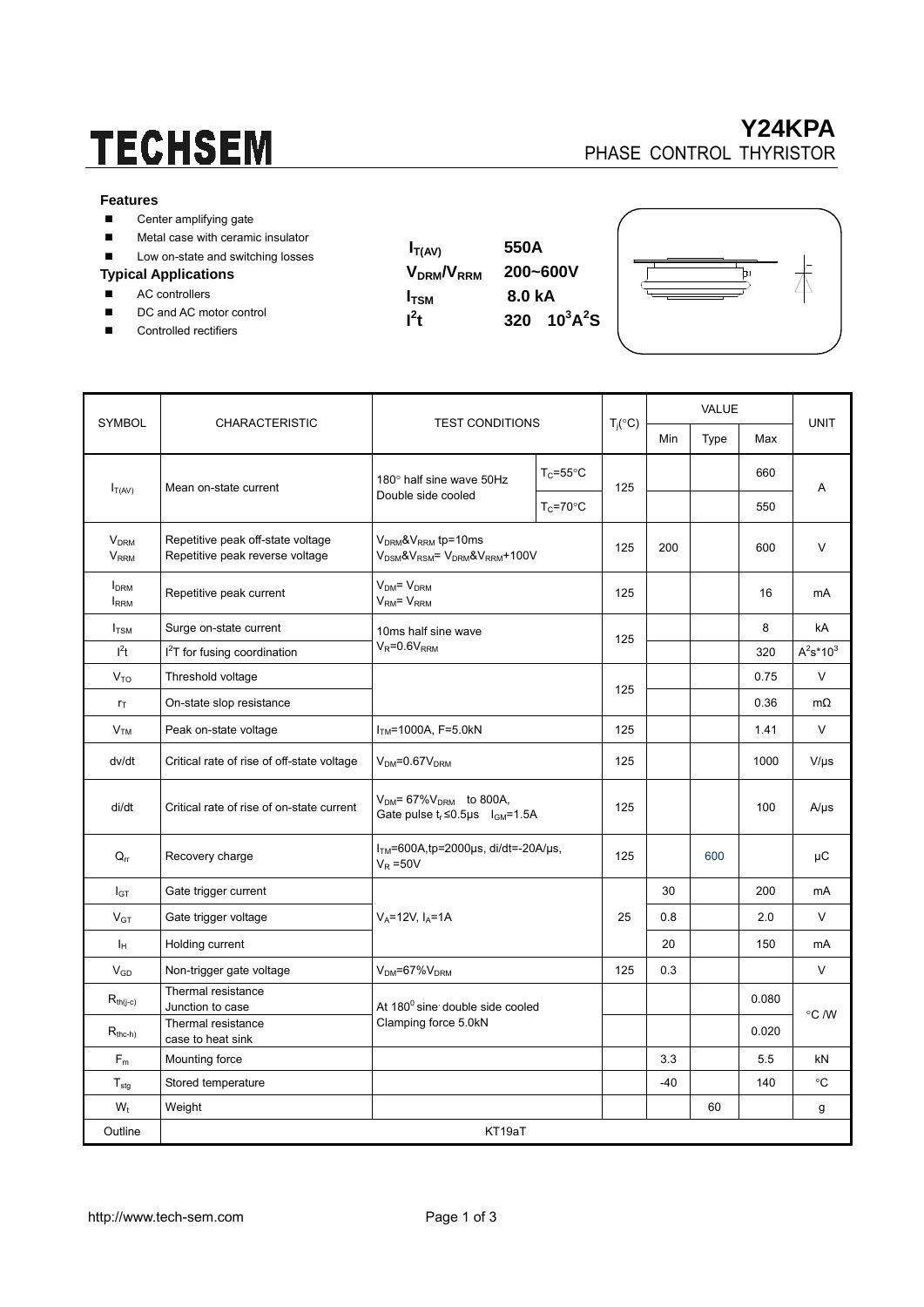### **TECHSEM**



Fig.1 Fig.2







Fig.5 Fig.6









Mean on-state current,amperes





Y24KPA